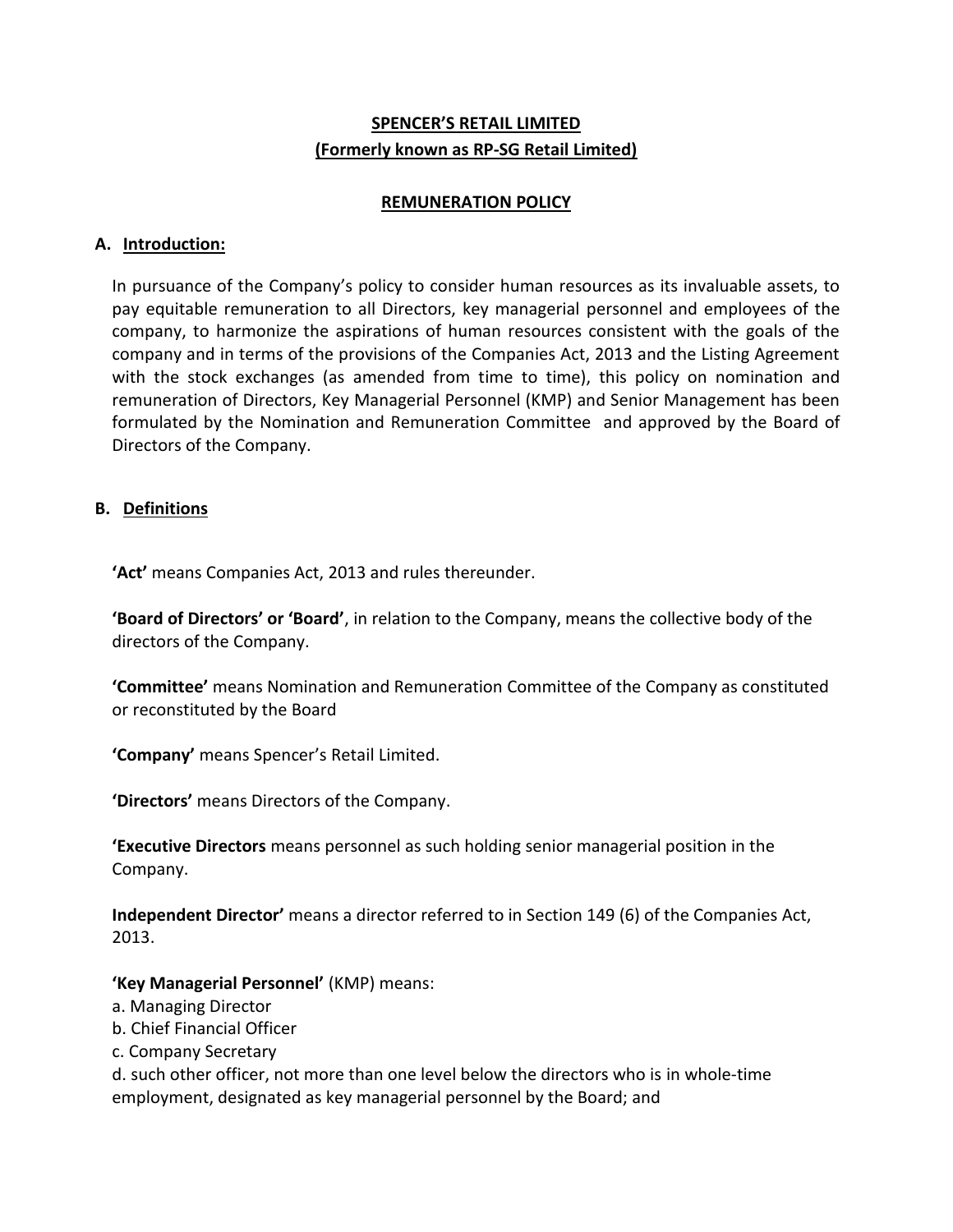# e. such other officer as may be prescribed

**'Ministry'** means the Ministry of Corporate Affairs.

**'Senior Management Personnel'** for this purpose shall mean employees of the company who are members are in the level of Executive Directors and Vice Presidents of the Company.

**'Vice Presidents'** means personnel as such holding senior managerial position of the Company.

#### **C. Objective of the policy**

The policy is framed with the objective(s) of facilitating the following:

- To guide the Board in relation to appointment and removal of Directors, Key Managerial and Senior Management Personnel.
- To determine remuneration based on the Company's size and financial position and trends and practices on remuneration prevailing in peer companies.
- To carry out evaluation of the performance of Directors, as well as Key Managerial and Senior Management Personnel.
- To retain, motivate and promote talent and to ensure long term sustainability of talented managerial personnel and create competitive advantage.

# **D. Policy for Appointment And Removal Of Director, KMP And Senior Management**

# **1. Appointment Criteria and Qualifications**

- **a)** The Committee shall identify and ascertain the qualification, expertise and experience of the person for appointment as Director, KMP or at Senior Management level and recommend to the Board his / her appointment.
- **b)** A person should possess adequate qualification, expertise and experience for the position he / she is being considered for appointment. The Committee has discretion to decide whether qualification, expertise and experience possessed by a person is sufficient / satisfactory for the concerned position.
- **c)** The Company shall not appoint or continue the employment of any person as Wholetime Director who has attained the age of seventy years. Provided that the term of the person holding this position may be extended beyond the age of seventy years in such suitable cases as may be determined by the Committee.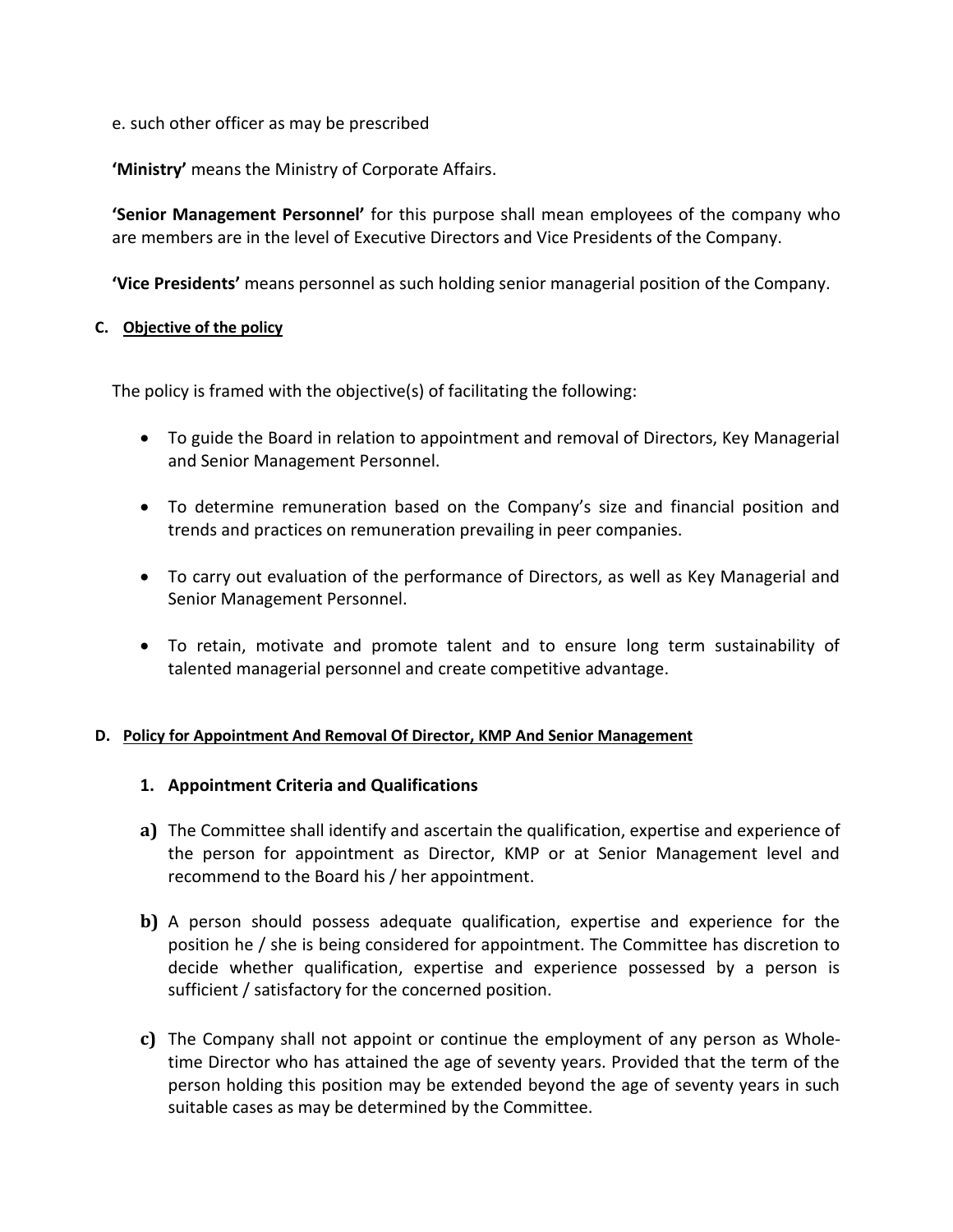# **2. Term / Tenure**

The Company shall not appoint a person or continue the directorship of any person as a non-executive director who has attained the age of 75 years unless a special resolutionis passed to that effect, in which case the explanatory statement annexed to the notice for such motion shall indicate the justification for appointing such a person.

# **a) Managing Director:**

The Company shall appoint or re-appoint any person as its Managing Director for a term not exceeding five years at a time.

# **b) Independent Director :**

- An Independent Director shall hold office for a term up to five consecutive years on the Board of the Company and will be eligible for re-appointment on passing of a special resolution by the Company and disclosure of such appointment in the Board's report.
- No Independent Director shall hold office for more than two consecutive terms of upto maximum of 5 years each, but such Independent Director shall be eligible for appointment after expiry of three years of ceasing to become an Independent Director.
- Provided that an Independent Director shall not, during the said period of three years, be appointed in or be associated with the Company in any other capacity, either directly or indirectly.
- At the time of appointment of Independent Director it should be ensured that number of Boards on which such Independent Director serves is restricted to seven listed companies as an Independent Director and three listed companies as an Independent Director in case such person is serving as a Whole-time Director of a listed company or such other number as may be prescribed under the Act.

# 3. **Evaluation**

The Committee shall carry out evaluation of performance of every Director, KMP and Senior Management Personnel at regular intervals.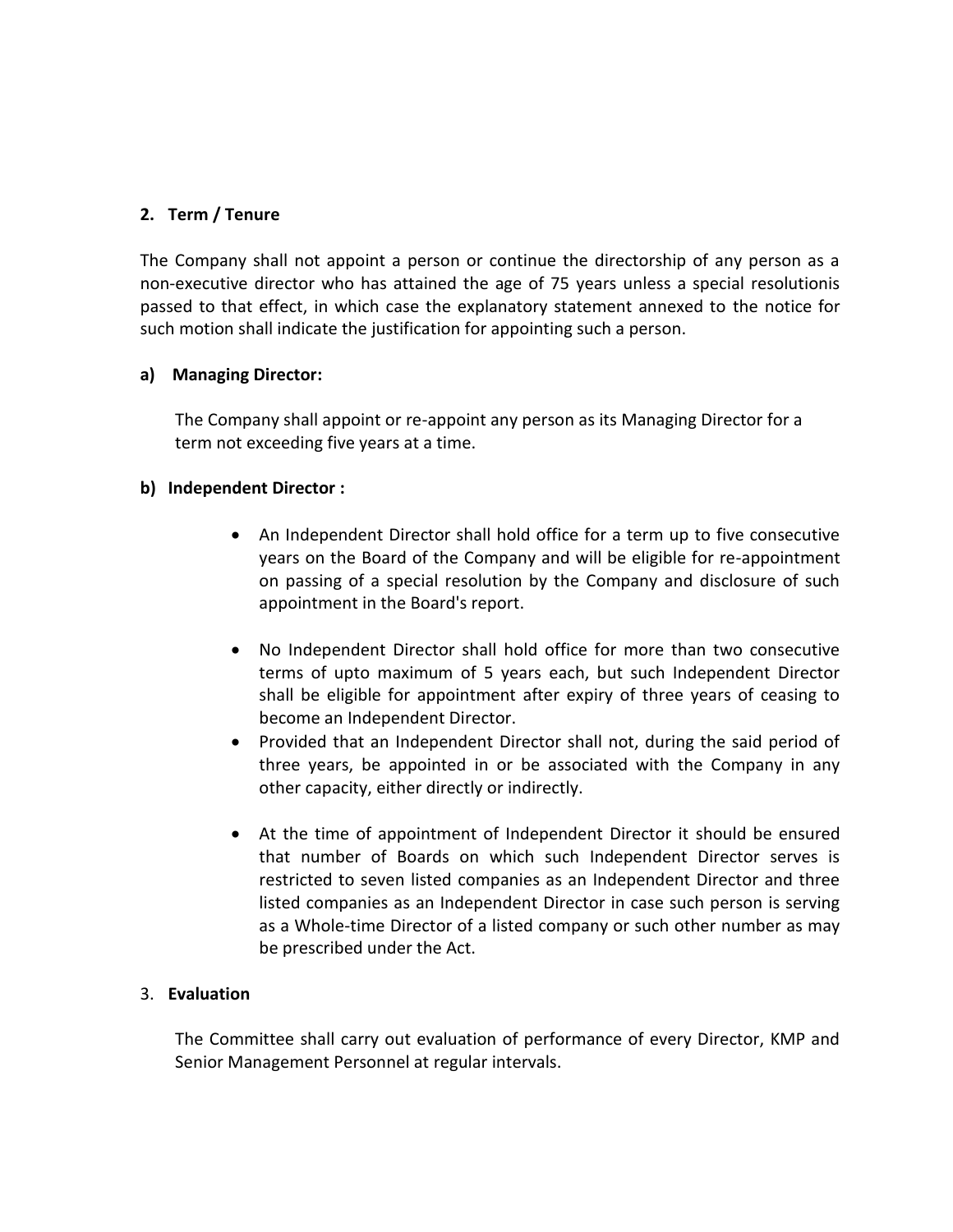Provided that the evaluation of independent directors shall be done by the entire board and shall include the performance of the directors and fulfilment of the independence criteria required under applicable law. The independent directors subject to evaluation shall not participate in such evaluation.

#### 4. **Removal**

Due to reasons for any disqualification mentioned in the Act or under any other applicable Act, rules and regulations there under, the Committee may recommend, to the Board with reasons recorded in writing, removal of a Director, KMP or Senior Management Personnel subject to the provisions and compliance of the said Act, rules and regulations.

#### 5. **Retirement**

The Director, KMP and Senior Management Personnel shall retire as per the applicable provisions of the Act and the prevailing policy of the Company. The Board will have the discretion to retain the Director, KMP, Senior Management Personnel in the same position/ remuneration or otherwise even after attaining the retirement age, for the benefit of the Company.

#### **E. Policy for Remuneration of Director, KMP And Senior Management**

# **i) Remuneration to Managing Director**

- **The remuneration paid to the Managing Director is recommended by the** Committee and approved by the Board in the Board meeting, subject to the subsequent approval by the shareholders at the general meeting and such other authorities, as the case may be.
- At the Board meeting, only the Non-Executive and Independent Directors participate in approving the remuneration paid to any executive director. The remuneration is arrived by considering various factors such as qualification, experience, expertise, prevailing remuneration in the industry and the financial position of the company.
- The fees or compensation payable to executive directors who are promoters or members of the promoter group, shall be subject to the approval of the shareholders in a meeting if:(a) the annual remuneration payable to such executive director exceeds Rs. 5 crore or 2.5% of the consolidated net profits of the company, whichever is higher; or (b) where there is more than one such director, the aggregate annual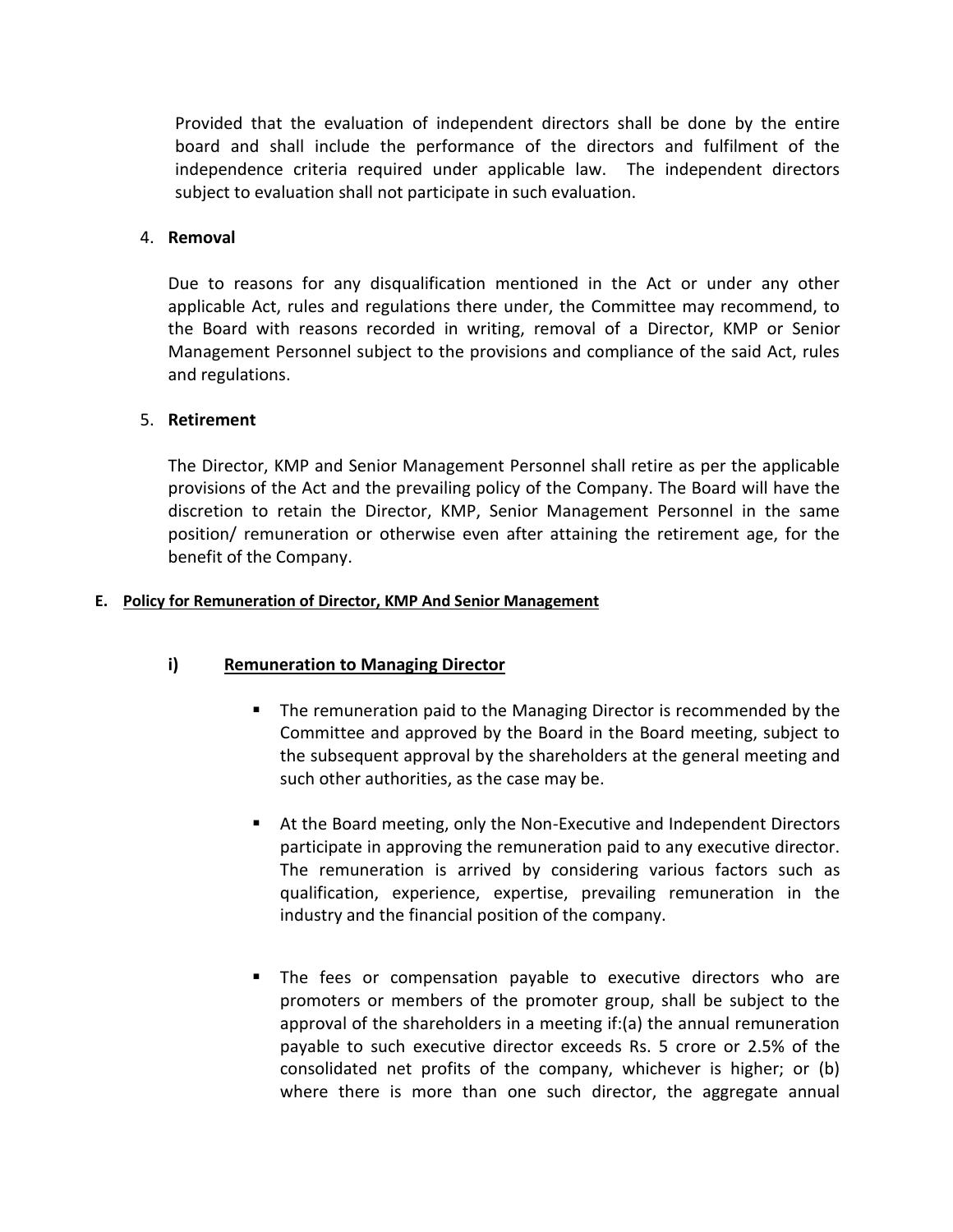remuneration to such directors exceeds 5% of the consolidated net profits of the company. Provided that the expiry of this approval would be valid only till the expiry of the term of such director.

# **ii) Remuneration to Non-Executive & Independent Directors**

- The Non-Executive Directors and Independent Directors of the company would be paid sitting fees of INR 1,00,000 for each meeting of the Committees and Board and its Committees or such higher amount as applicable from time to time.
- The Non-Executive and Independent Directors may also be entitled to remuneration by way of such commission on profits pursuant to the provisions of the Act for a financial year as may be decided by the Board and approved by the shareholders of the Company from time to time in addition to the sitting fees for attending the meetings of the Board and any Committee thereof.
- The Non-Executive and Independent Directors are also entitled to reimbursement of travel, hotel and other incidental expenses incurred by you in the performance of your role and duties.
- An Independent Director shall not be entitled to any stock option if announced by the Company.
- The approval of the Shareholders by special resolution shall be obtained every year, in which the annual remuneration payable to a single nonexecutive director exceeds 50% of the total annual remuneration payable to all non-executive directors, giving details of remuneration thereof.

# **iii) Remuneration for Key managerial personnel, senior management and covenanted employee**

The Remuneration to be paid to KMPs/ Senior Management Personnel/ covenanted employee shall be based on the experience, qualification and expertise of the related personnel and governed by the limits, if any, prescribed under the Act and rules made thereunder or any other enactment for the time being in force.

# **iv) Remuneration for Non Covenanted Employee**